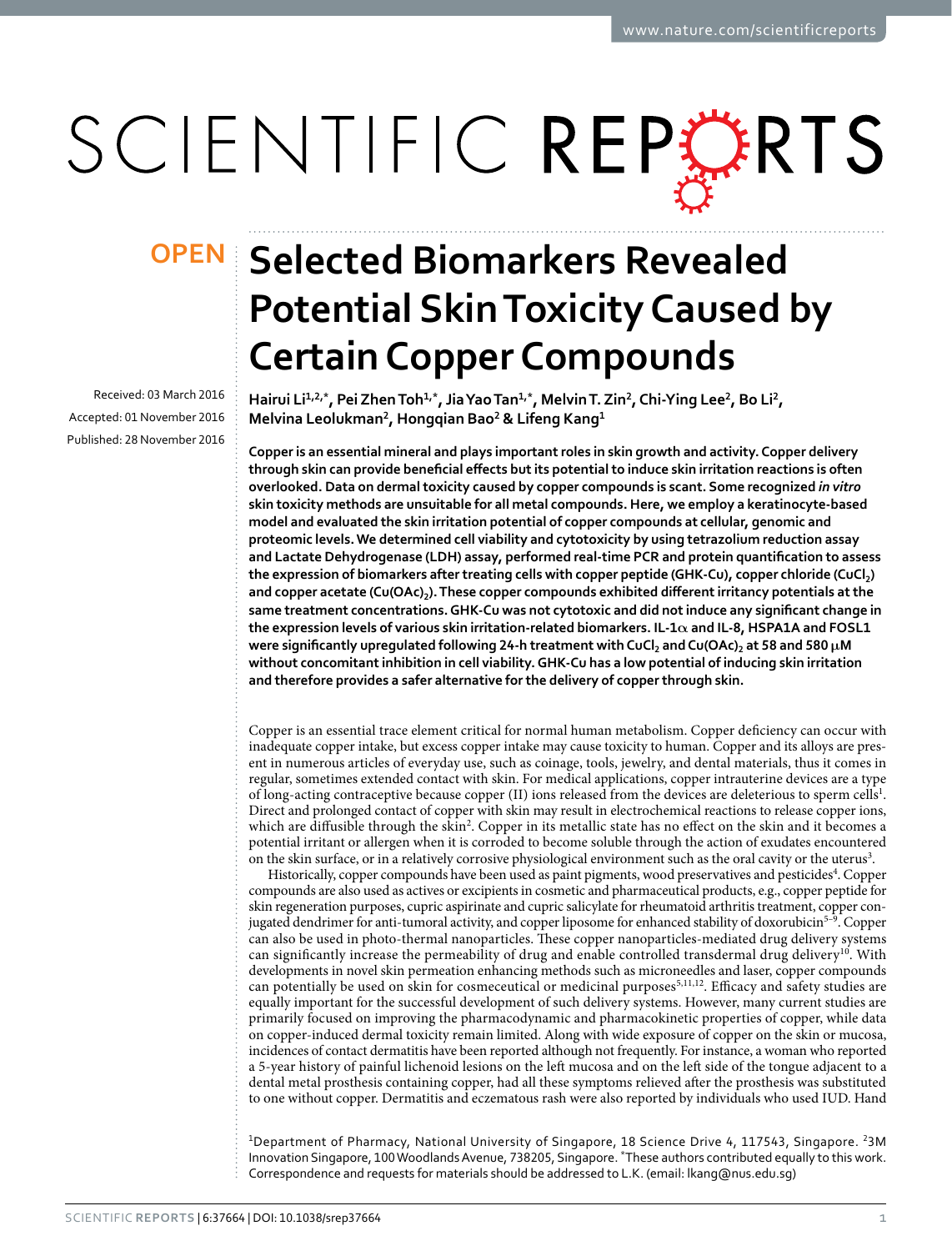eczemas were commonly reported among cashiers and other professionals handling coins, which may be caused or aggravated by the release of metal ions including copper<sup>3</sup>. In essence, sources of copper-induced irritations can range from occupational exposures to copper-based items to copper-based pesticides, resulting in allergic reactions, such as itching and eczema<sup>[13](#page-9-8)</sup>.

Considering the wide exposure to copper and its compounds in our daily life, more information regarding copper compounds on skin toxicity becomes relevant. However, data on dermal irritation by copper and its compounds are scant and the role of copper as an irritant/sensitizer remains controversial<sup>[3](#page-9-2)</sup>. A recent review on copper hypersensitivity concluded that copper is a weak sensitizer as compared with other metallic compounds<sup>14</sup>. However, with the prevalence of skin permeation enhancement methods (such as microneedles and laser) used in cosmetic and pharmaceutical industry[15](#page-9-10), copper compounds may pose a higher risk to cause skin irritation, which necessitates a thorough skin toxicity testing. Animals tests for acute skin irritation assessment usually follow the Draize rabbit test while other accepted assays for skin sensitization include Local Lymph Node Assay (LLNA) and Guinea Pig Maximisation Test (GPMT). However, LLNA is deficient in detecting metals and organometallic compounds<sup>[16](#page-9-11)</sup>. Furthermore, due to questionable significance of animal data and ethical opposition to animal testing, effort has been to put into finding alternative testing methods to identify potential skin toxins<sup>17-19</sup>. Most considerations of non-animal alternatives for skin irritation/sensitization testing tend to examine a single aspect of the process (e.g., chemical reactivity, epidermal bioavailability, dendritic cell responses). However, experts in the area generally concur that a combination of data from multiple endpoints is needed to discriminate sensitizing and/or irritant substances *in vitro*. Besides, Direct Peptide Reactivity Assay (DPRA) is the assay recommended by EURL ECVAM for skin sensitization testing. However, DPRA is not suitable for metallic compounds, because they may form bonds with the nucleophilic residues in histidine<sup>20</sup>.

Hence, we are interested to identify multiple biomarkers to evaluate the skin irritancy potential of various metallic compounds, specifically, copper compounds. Keratinocytes make up 95% of the cells in the epidermis and play an integral role in regulating skin irritation. It was found that human keratinocyte cell line closely resembles normal keratinocytes in their growth and differentiation characteristics, hence allowing accurate prediction of response after treatment<sup>[21](#page-9-14),[22](#page-9-15)</sup>. After exposure to an irritant, the irritant will exert toxic effects on keratinocytes. This will activate the body's innate immunity with the release of cytokines such as interleukin 1, alpha (IL-1 $\alpha$ ) in the keratinocytes. In turn, these cytokines will activate Langerhans cells, dermal dendritic cells and endothelial cells, which contribute to cellular recruitment to the site of insult. Neutrophils, lymphocytes and macrophages will then be released to further promote the inflammatory cascade<sup>23</sup>. These will lead to various symptoms of irritation such as itch, erythema, edema and pain. By monitoring the inflammatory responses, such as cytokine secretion and receptor activation, various biomarkers can give us an indication of the possibility of a safe and efficient transport of copper through skin to exert its beneficial effects.

Currently, endpoint measurements are related to severe cell damage such as tetrazolium reduction assay and lactate dehydrogenase (LDH) assay to detect viable cells and IL-1 $\alpha$  release as inflammatory markers<sup>21</sup>. Important early changes occur before severe cell damage take place but no universal markers have yet been identified<sup>21</sup>. The search for new endpoints is necessary, given the complexity of skin irritation mechanism. Various potential biomarkers have been studied and identified using proteomic and toxicogenomic technologies<sup>24-26</sup>. These technologies potentially allow the setup of an *in vitro* test system, which resembles the *in vivo* situation as closely as possible<sup>[27](#page-9-18)</sup>.

In this study we investigate the safety of copper complex of glycyl-L-histidyl-L-lysine (GHK-Cu), copper chloride (CuCl2) and copper acetate (Cu(OAc)2) by using *in vitro* skin irritation tests. Based on the mechanism of skin irritation, we examined and proposed an approach to assess the skin irritation potential of copper compounds using cytotoxicity assay, gene and protein expression levels of cytokines. To our knowledge, this is the first study evaluating the irritancy potential of different types of copper compounds at the cellular, genomic and proteomic levels using keratinocyte cell lines. This approach may also be useful to assess the irritancy potential of other inorganic compounds or minerals in the cosmetological, dermatological and pharmaceutical applications.

### **Results**

**Cell Viability Assay.** Cell viability tests were performed on HaCaT keratinocytes cells with the treatment of GHK, CuCl<sub>2</sub> and Cu(OAc)<sub>2</sub> for 24, 48 and 72 h. Cell viability for GHK-Cu was previously investigated by Hairui et al, showing no significance difference between the control and the GHK-Cu treated group at the same concentrations and time points, implying the non-cytotoxic nature of GHK-Cu towards HaCaT<sup>11</sup>. After treatment with concentrations ranging from  $0.0058\mu$ M to  $5800\mu$ M, cell toxicity was not observed for GHK treated group ([Fig. 1A](#page-2-0)). On the other hand, the toxic effects were observed for groups treated with  $CuCl<sub>2</sub>$  and  $Cu(OAc)<sub>2</sub>$ . The cytotoxic effects of these copper compounds on HaCaT cells were observed to be concentration-dependent and time-dependent at concentrations 580 μM and 5800 μM. Time-dependent cytotoxicity was most evident at 580 μM as the cell viability was greatest at 24h, followed by 48h and the least at 72h. Concentration-dependent cytotoxicity was observed as 5800μM gave a lower cell viability as compared to 580μM. At the highest concentration of 5800 $\mu$ M, both CuCl<sub>2</sub> and Cu(OAc)<sub>2</sub> were found to be very cytotoxic to the cells and almost all the cells were dead at the three time points. The reduction in overall cell viability was statistically significant for both  $CuCl<sub>2</sub>$  ([Fig. 1B\)](#page-2-0) and Cu(OAc)<sub>2</sub> ([Fig. 1C](#page-2-0)) treated groups at  $580 \mu$ M and  $5800 \mu$ M.

**Lactate Dehydrogenase (LDH) Assay.** In this assay performed on HaCaT keratinocytes cells, the cells were treated with GHK, GHK-Cu, CuCl<sub>2</sub> and Cu(OAc)<sub>2</sub> for 30 mins at 7 different concentrations each, ranging from 0.0058 to 5800 μM-0.0058 μM, 0.058 μM, 0.58 μM, 5.8 μM, 58 μM, 580 μM, 5800 μM. CuCl<sub>2</sub> and Cu(OAc)<sub>2</sub> were significantly more cytotoxic ( $p < 0.05$ ) to the HaCaT keratinocytes at 5800  $\mu$ M ([Fig. 2A\)](#page-3-0) as compared to GHK, GHK-Cu [\(Fig. 2B\)](#page-3-0). At concentrations below 5800 $\mu$ M, no sign of cytotoxicity was observed in cells treated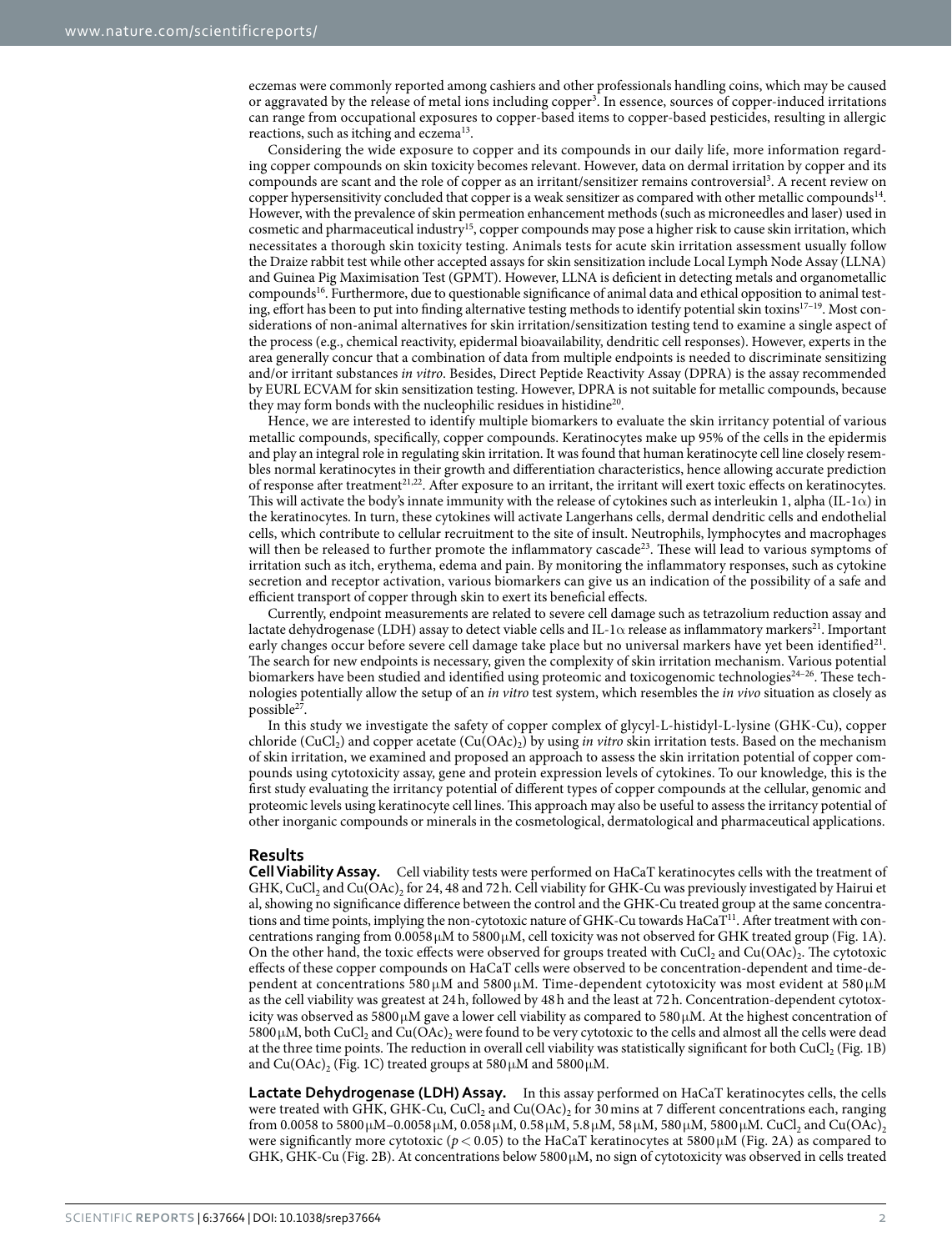

<span id="page-2-0"></span>**Figure 1.** Cell viability assay. Relative cell viability of HaCaT keratinocytes after incubation with GHK (**A**),  $CuCl<sub>2</sub>(**B**), Cu(OAc)<sub>2</sub>(**C**)$  for 24, 48 and 72 hours. ANOVA was performed between the control and treatment groups followed by Tukey's post hoc test. \*p < 0.05, is considered to be statistically significant compared with control.

with all the 4 copper compounds. Characteristics of cellular necrosis – cell rounding and shrinking - in the HaCaT keratinocytes were observed in samples treated with  $5800 \mu M$  of CuCl<sub>2</sub> and Cu(OAc)<sub>2</sub> after 30 min. [\(Fig. 2C\)](#page-3-0).

**Quantitative Real-Time PCR Analysis.** Real-time PCR was then performed to determine the expression of 8 genes, which were involved in skin irritation and inflammation. These genes were previously found to be upregulated in the presence of irritants[24](#page-9-17),[28](#page-9-19). The fold changes in relative gene expression of treatment cells compared to sterile water treated control cultures were determined following 24h of treatment.

From SI 1, it was shown that heat shock protein 27 (HSP27), superoxide dismutase 1 (SOD1), cofilin 1 (CFL1) and bone morphogenetic protein 2 (BMP2), did not show any significant change in expression levels among all the treatment groups with  $p > 0.05$ . While the change in gene expression of the other four genes, interleukin 1 alpha (IL1A), interleukin 8 (IL8), FOS-like antigen 1 (FOSL1) and heat shock protein 70kDa 1A (HSPA1A) were significantly different among the control and treatment groups ( $p < 0.05$ ), which were further plotted in [Fig. 3.](#page-4-0)

From [Fig. 3,](#page-4-0) GHK and GHK-Cu at 58μM and 580μM did not induce any significant change in the expression of all the tested genes compared to the control ( $p < 0.05$ ).

For CuCl<sub>2</sub> and Cu(OAc)<sub>2</sub>, the gene expression levels were concentration-dependent, while the treatment concentration of 580 μM induced a higher expression of these genes than that of 58 μM. At 58 μM, CuCl<sub>2</sub> and  $Cu(OAc)$ <sub>2</sub> didn't induce any significant upregulation of the four genes. After treating HaCaT with 580 $\mu$ M CuCl<sub>2</sub> or  $Cu(OAc)_2$ , the expression of IL1A, IL8, HSPA1A and FOSL1 were significantly higher than that in the control group and ranged from a 8-44 fold change. Specifically,  $580 \mu M$  CuCl<sub>2</sub> induced the upregulation of IL8 up to 44 times. At the same concentration of 580  $\mu$ M, Cu(OAc)<sub>2</sub> induced a higher upregulation of IL1A than CuCl<sub>2</sub>, while CuCl<sub>2</sub> induced a higher upregulation of IL8, HSPA1A and FOSL1 than Cu(OAc)<sub>2</sub>.

**Measurement of Protein Expression by ELISA.** The extracellular content and release of IL-1α, IL-8, HSPA1A and FOSL1 were determined using ELISA. The expression of FOSL1 in the culture medium for all the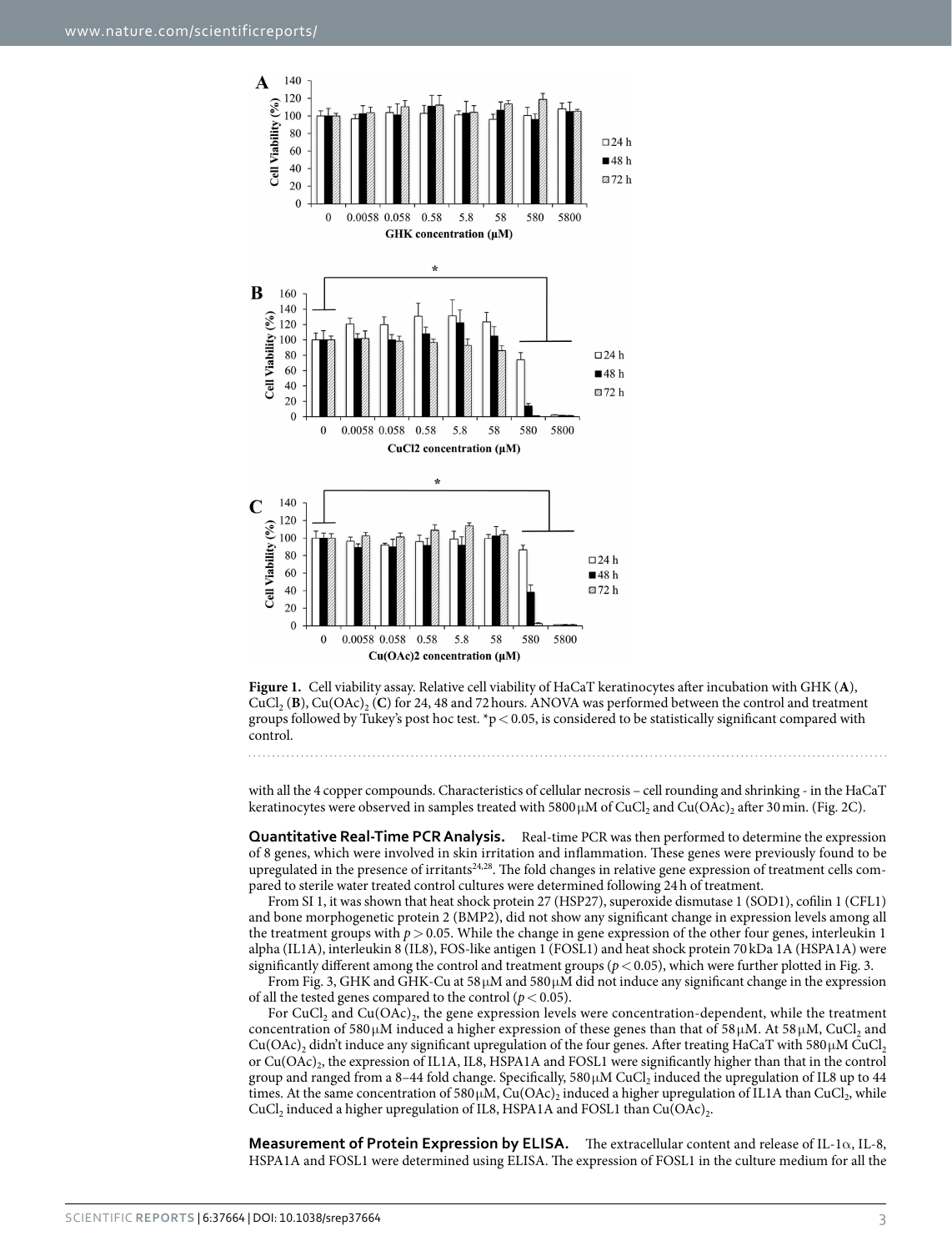



<span id="page-3-0"></span>

samples were undetectable. The concentrations of IL-1α, IL-8 and HSPA1A released after treatment with various compounds were presented in [Fig. 4](#page-5-0).

At the two tested concentrations, treatment with both GHK and GHK-Cu did not significantly increase the IL-1α, IL-8 and HSPA1A protein levels. For the treatment groups with CuCl<sub>2</sub> and Cu(OAc)<sub>2</sub>, copper compounds had a positive correlation with the protein level regulated.

CuCl<sub>2</sub> didn't cause any change in the IL-1 $\alpha$ , IL-8 and HSPA1A protein levels at the concentration of 58 $\mu$ M, while the protein levels upregulated significantly with 580  $\mu$ M CuCl<sub>2</sub> treatment. On the other hand, the IL-1 $\alpha$ , IL-8 and HSPA1A protein levels were increased significantly with  $580 \mu M$  Cu(OAc), treatment as well. At the same concentration of 580 μM, Cu(OAc)<sub>2</sub> induced a higher upregulation of IL-1 $\alpha$  than CuCl<sub>2</sub>, while CuCl<sub>2</sub> induced a higher upregulation of IL-8, HSPA1A and FOSL1 than Cu(OAc)<sub>2</sub>. Furthermore, 58 $\mu$ M Cu(OAc)<sub>2</sub> also upregulated the IL-1 $\alpha$  expression significantly.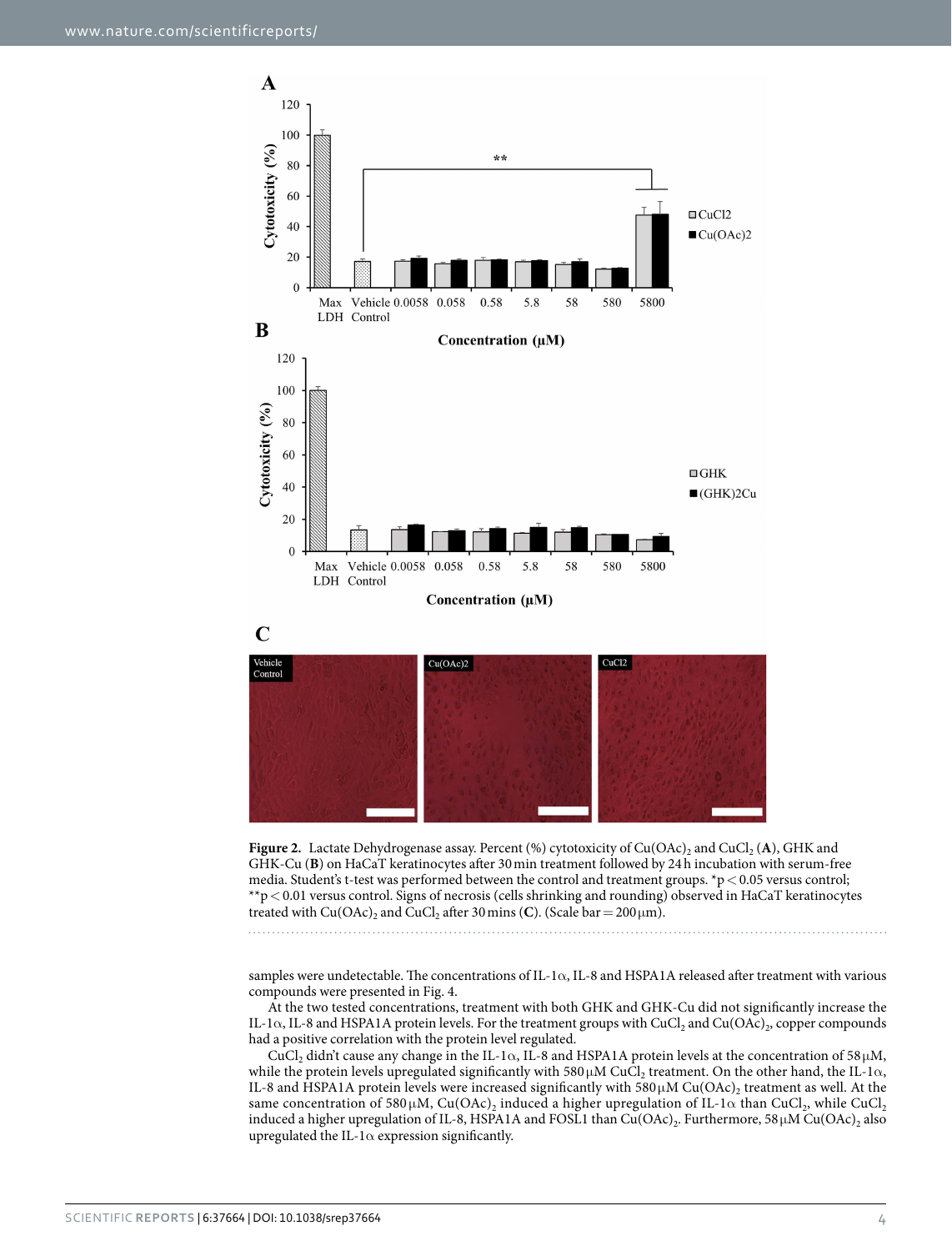

<span id="page-4-0"></span>

### **Discussion**

Copper is an essential mineral and has many potential benefits in skin growth and activity<sup>29</sup>. Copper delivery through the skin has many potential applications and thus is widely studied, including the evaluation of the penetration ability of copper peptides<sup>30</sup>, biocompatibility of copper containing IUD<sup>1</sup>, the enhancement of skin absorption through copper-containing nanoparticles<sup>10</sup> and microneedle-mediated delivery<sup>[5](#page-9-4)</sup>. Hence, the safety associated with copper delivery through the skin needs to be established. In this study, we investigated the skin toxicity of several copper compounds using cell-based *in vitro* tests and evaluated the expression of various cytokines at genomic and proteomic levels to discover irritancy biomarkers suitable for copper compounds.

Before the cell testing, we analyzed the pH of the samples tested and we excluded the pH of copper compounds as the influencing factor of their potential cytotoxicity (SI 2). Subsequently, HaCaT keratinocytes' viability after treatment with test compounds, GHK, CuCl<sub>2</sub> and Cu(OAc)<sub>2</sub> were assessed using MTT assay and LDH assay. Cultured human keratinocytes have been suggested as good models to predict dermal irritancy of substances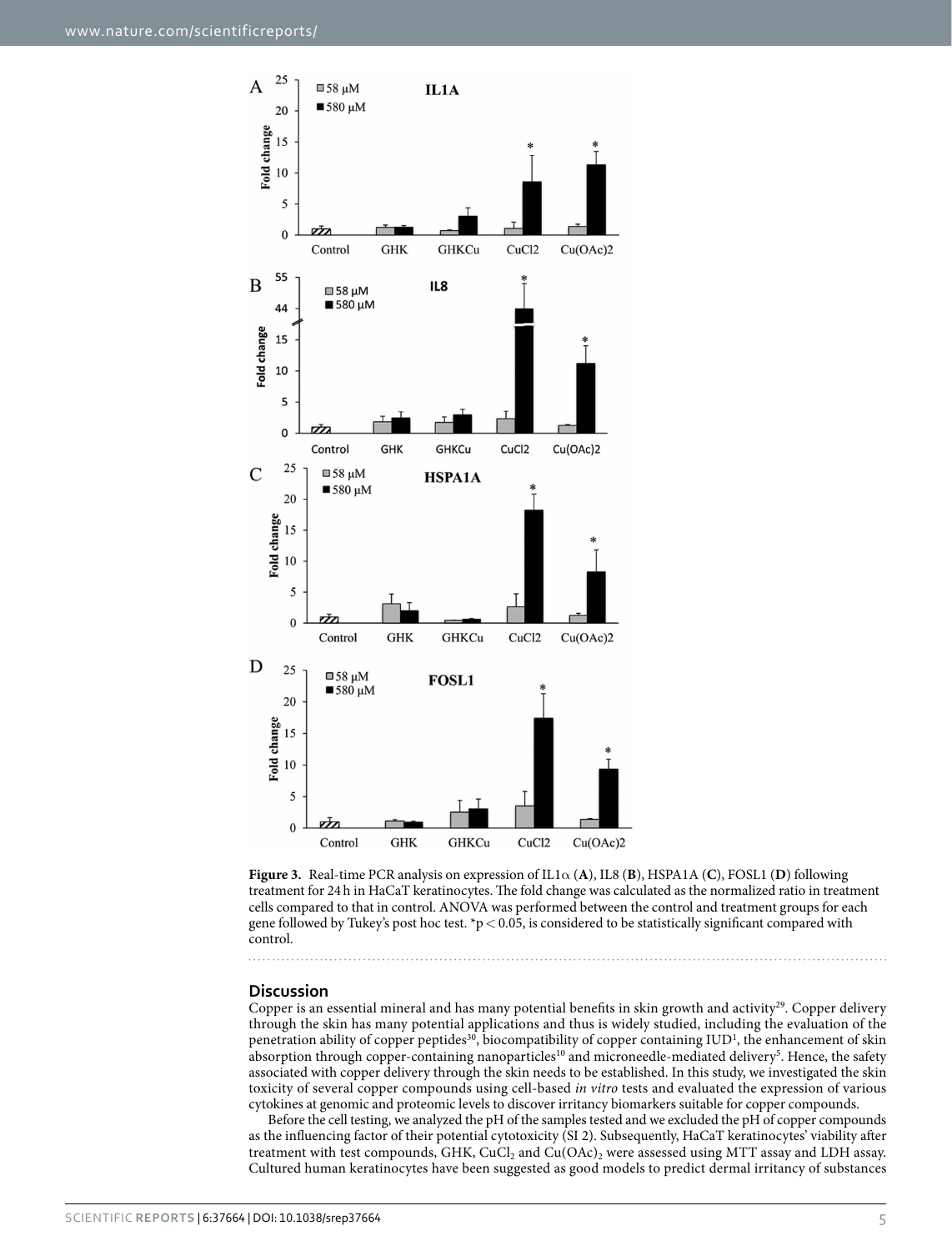

<span id="page-5-0"></span>**Figure 4.** Concentration of IL-1α (**A**), IL-8 (**B**) and HSPA1A (**C**) in cell culture medium quantified by ELISA. Results were presented as pictogram or nanogram of mediator released per milliliter of conditioned medium. ANOVA was performed between the control and treatment groups followed by Tukey's post hoc test. \*p < 0.05, is considered to be statistically significant compared with control.

in human subjects<sup>[31](#page-9-22)</sup>. Primary keratinocyte culture is limited by their variability in culture conditions, and their susceptibility to irritants varies with the number of passages. On the other hand, the non-tumorigenic, spontaneously immortalized keratinocyte cell line - HaCaT cells can provide almost unlimited supply of identical cells, ensuring high intra- and inter-laboratory reproducibility. Besides, *in vitro* cytotoxicity with HaCaT keratinocytes and human *in vivo* data was well- correlated<sup>22[,32](#page-9-23),33</sup>. HaCaT keratinocytes have also been proven to be good candidates for assessing skin irritancy and toxicity in conventional monolayer assays measuring using MTT reduction as the viability endpoint<sup>21</sup>.

MTT assay mainly reflects the damage to cellular mitochondria, and it is commonly used for *in vitro* cytotoxicity (including skin irritation) measurement. Our results indicated that neither GHK nor GHK-Cu showed cytotoxic activity after 72 h exposure to HaCaT cells. CuCl<sub>2</sub> and Cu(OAc)<sub>2</sub> were only found to be cytotoxic at 5800 $\mu$ M and cell viability decreased significantly after 48 h treatment at 580  $\mu$ M. At 58 $\mu$ M and 580  $\mu$ M, cytotoxicity was not observed following 24h treatment with all the samples. The results of the MTT assay were consistent with the results of LDH assay as CuCl<sub>2</sub> and Cu(OAc)<sub>2</sub> were able to induce significant cytotoxicity in the HaCaT keratinocytes within 24 hours, but not for GHK and GHK-Cu. Lactate dehydrogenase (LDH) is a cytosolic enzyme and its presence in the media is often used as an indicator for cellular toxicity. Large amount of LDH in the media is linked to the leaky, damaged and compromised cellular membrane integrity. The measurement of LDH in media has therefore been a commonly used and validated method for assessing cytotoxicity among many *in vitro* based cell model studies. The LDH assay was performed to validate the results obtained from the MTT assay. In this assay, the 30 min incubation duration was chosen to be optimal because of the inherently cytotoxic nature of CuCl<sub>2</sub> and Cu(OAc)<sub>2</sub> towards HaCaT keratinocytes, as they were observed to cause substantial cell death at a duration longer than 30 mins. This may result in a false negative result as the media containing the LDH was replaced with fresh serum-free media and incubated for another 24 h and most of the LDH released into the media would have been removed in the process. The replacement of the media is essential for removing the CuCl<sub>2</sub> and  $Cu(OAc)$ , interference before assaying the LDH levels as they are shown to reduce the fluorescence signal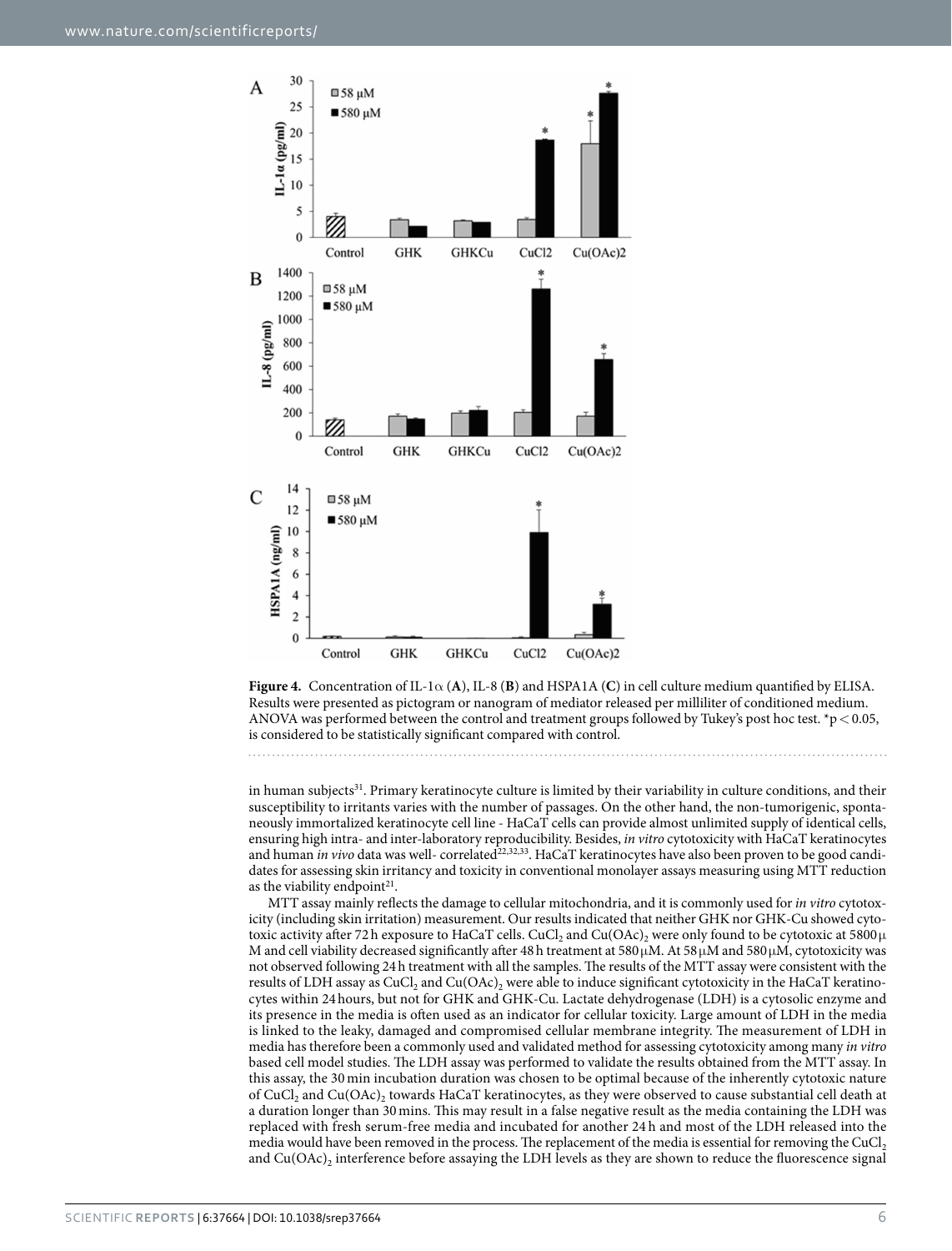read-out within treated wells. Our results indicated that neither GHK nor GHK-Cu showed cytotoxic activity at the range of concentrations tested while CuCl<sub>2</sub> and Cu(OAc)<sub>2</sub> showed substantial cytotoxicity to the HaCaT cells at the highest concentration assayed, i.e., at  $5800 \mu$ M, after 30 mins treatment.

Another study with  $CuCl<sub>2</sub>$  treated Hep G2 cell line demonstrated that mitochondrial toxicity is an intermediate-level event associated with copper toxicity to Hep G2 cells while lysosomal damage is the early event and plasma damage a late feature associated with copper toxicity<sup>34</sup>. Considering that the copper-associated mitochondrial toxicity may have been delayed, we further explored the changes in the expression of skin irritation-related biomarkers at the genomic level. In response to chemical stress, keratinocytes produce and release inflammatory cytokines, chemokines and other signaling markers that rapidly generate cutaneous inflammation[35.](#page-9-26) Among the genes evaluated, expression levels of genes were not significantly different in GHK and GHK-Cu group as compared to control. However, we found that four genes, IL-1 $\alpha$ , IL8, HSPA1A and FOSL1, were significantly induced by CuCl<sub>2</sub> and Cu(OAc)<sub>2</sub> without inhibiting the cell viability. The protein expression of the four genes in culture medium were further tested with ELISA kits. With the exception of FOSL1, which was undetectable in all of the samples in the ELISA test, the protein level regulation of IL-1α, IL8, HSPA1A by the copper compounds were similar with the gene level regulation. GHK and GHK-Cu didn't cause any significant changes in the extracellular protein concentration of IL-1 $\alpha$ , IL8, HSPA1A. However, CuCl<sub>2</sub> and Cu(OAc)<sub>2</sub> significantly upregulated the extracellular protein expression of the three genes at concentrations (58 $\mu$ M and 580 $\mu$ M) without inhibiting the cell viability after 24h.

Cytokine production and response are important as they participate in immune and inflammatory responses. Specifically, IL-1α is constitutively produced and retained in keratinocytes, but in response to several stimuli, IL-1 $\alpha$  is released, which is essentially a primary event of inflammation. Triggers of IL-1 $\alpha$  production have been observed in a number of different stimuli, such as sulfur mustard, nickel, contact allergens or superantigens<sup>[36](#page-9-27)</sup> IL-1 $\alpha$  stimulates further release of secondary mediators, including IL-8. IL-8 is a powerful neutrophil attractant, and is one of the major mediators of the inflammatory response. It promotes neutrophil chemotaxis and degran-ulation leading to local inflammation in damaged tissues<sup>[37](#page-9-28)</sup>. Enhanced IL-8 expression production of both normal human keratinocytes and HaCaT cells was observed after stimulation *in vitro* by both irritants, sensitizer and tolerogen. This suggests that IL-8 may play a critical role in the early response to immunogenic and inflammatory signals with its response to nonspecific stimuli<sup>38</sup>. It was suggested that the differentiated production of IL-1 $\alpha$  and IL-8 may be linked to the type of product applied, either an irritant or a sensitize[r39,](#page-9-30)[40.](#page-9-31) Our study showed that CuCl<sub>2</sub> and Cu(OAc)<sub>2</sub> had significantly upregulated HaCaT cell expression of IL-1 $\alpha$  and IL-8 at both the gene level and protein level. The highest fold change in the gene level - approximately 44 times higher in IL-8 expression, was observed in 580  $\mu$ M CuCl<sub>2</sub> treated cells when compared to control. The upregulation of these cytokines will activate and promote an inflammatory cascade, leading to various signs and symptoms.

Besides the interleukin family, other genes related to the skin inflammatory mechanism were also upregulated. FOSL1 is an early gene that belongs to the activator protein 1 family of dimeric transcription factor genes<sup>41</sup>. It plays a role in the angiogenesis and vasculogenesis processes, where it regulates the expression of key molecules on the cell surface to modulate cell adhesion and motility<sup>42</sup>. While, HSPA1A belongs to the HSP70 family of heat shock proteins. It can be highly activated by various stress stimuli, where it is required for the re-folding of damaged and unfolded proteins generated under stress<sup>43</sup>. Both FOSL1 and HSPA1A are stress-inducible and our results showed that they were significantly upregulated in the presence of CuCl<sub>2</sub> and Cu(OAc)<sub>2</sub>. Hence, FOSL1 and HSPA1A can potentially serve as useful inflammatory markers for copper compounds.

We have also studied other genes, SOD1, CFL1, BMP2 and HSP27 that were previously shown to be upreg-ulated in the presence of sodium lauryl sulfate by DNA array or proteomic analysis<sup>[24,](#page-9-17)[25,](#page-9-35)28</sup>. However, our results showed that no significant upregulation were observed after treatment with various copper compounds (SI1). In previous studies, human keratinocytes, human epidermis model and human reconstructed skin model human reconstructed skin model were used for testing the response of sodium lauryl sulfate. These new endpoints have not been widely validated for skin irritation responses. Our study may prove that these endpoints are not suitable for irritancy testing of copper compounds in a monolayer HaCaT assay.

Copper delivery through skin can potentially be useful. However, the choice of copper compound remains important. At the same concentration, different copper compounds can exhibit different irritancy potential. From our results, we observed that GHK-Cu exhibits low potential of inducing skin irritation response in comparison with CuCl<sub>2</sub> and Cu(OAc)<sub>2</sub>. GHK-Cu can potentially be useful in providing a safe delivery of copper through the skin to exert its beneficial effects. Copper salts are discouraged for direct use and application on the skin due to its irritation potential and toxicity. There are several mechanisms proposed in attempt to explain copper irritancy. Copper may become potential irritants when they are oxidized and causes the formation of free acids. It is the oxidizing action of such acids that potentially result in skin irritation reactions once they reach the viable skin layers<sup>[3](#page-9-2)</sup>. It can also interact with reduced oxygen species to form hydroxyl radical that inactivates enzymes and disrupts the membranes and organelles<sup>44</sup>.

Interestingly, GHK-Cu did not show any signs of irritation. This may be due to the complexation of copper to the small biologically active peptide,  $GHK<sup>45</sup>$  $GHK<sup>45</sup>$  $GHK<sup>45</sup>$ . When GHK is coupled with copper, the peptide may quench the redox activity of copper, facilitating the non-toxic delivery of copper into the cell[s46.](#page-10-2) Complexation using other ligands can also be explored but GHK is commonly used in cosmetics with properties such as the stimulation of collagen synthesis, chemotaxis, anti-stinging effects and others<sup>47</sup>. Our results also showed that GHK itself is not toxic and does not induce the change of irritancy/sensitizing related biomarkers, which provides an additional benefit when used for complexation with copper.

Accurate evaluation of cosmetological, dermatological and pharmaceutical products after application on human skin are essential and crucial in product development. *In vitro* skin irritation test provides an alternative to animal testing and allows the screening of compounds before they undergo clinical testing. The current standard operating procedure by the European Center for the Validation of Alternative Methods (ECVAM) recommends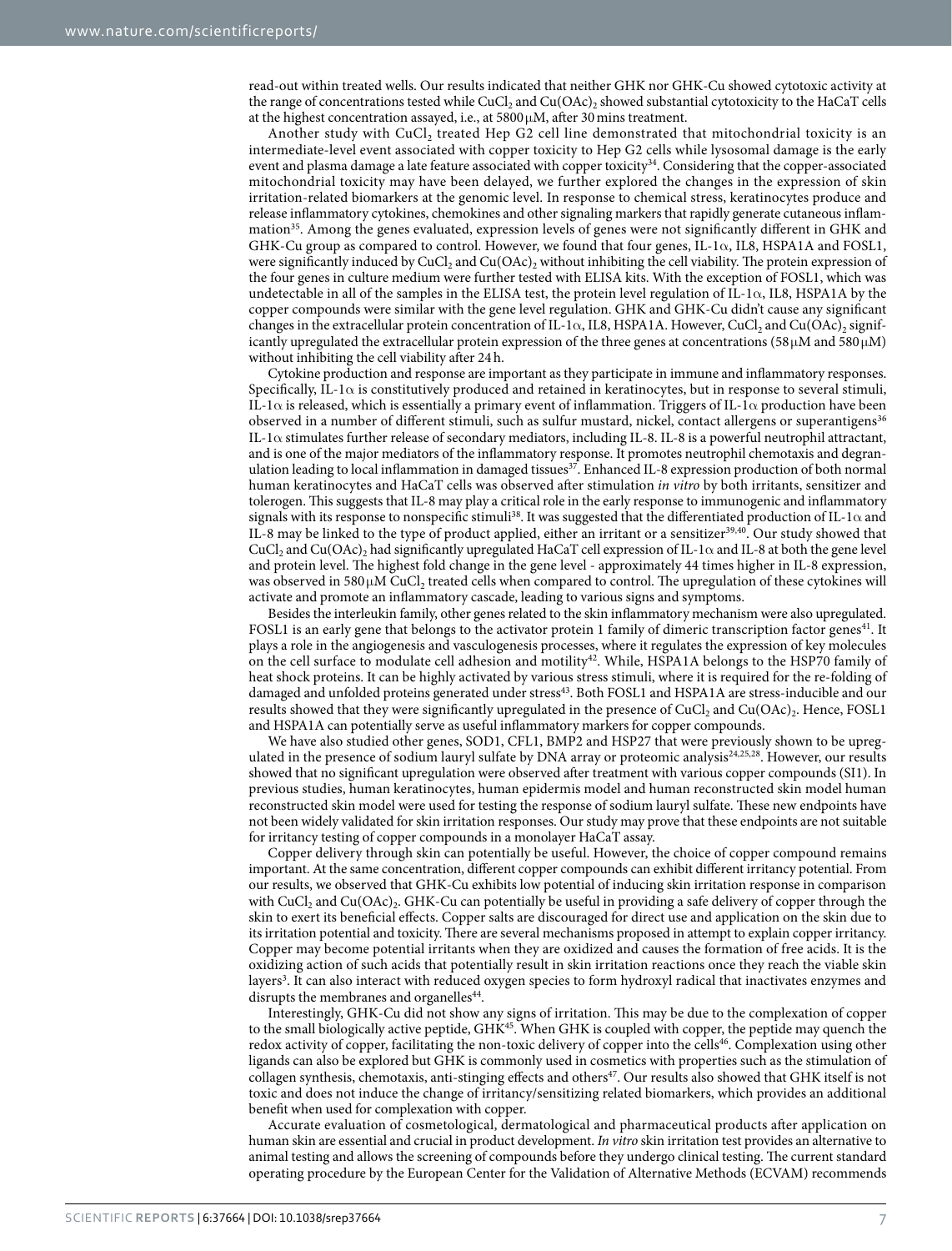the use of MTT reduction as parameter to make prediction on the skin irritancy of substances using  $EpiSkin<sup>TM</sup>$ test method, while IL-1α endpoint is regarded as a useful adjunct to MTT assay<sup>[48](#page-10-4)</sup>. However, measuring cytotoxicity alone is not sufficient. We have shown that  $CuCl<sub>2</sub>$  and  $Cu(OAc)<sub>2</sub>$  irritation induces the upregulation of various genes without the concomitant inhibition of cell viability. To provide a more accurate prediction of skin irritancy potential of the test compound, *in vitro* skin irritation test can include other potential biomarkers.

In this study, we evaluated various copper compounds at cellular, genomic and proteomic levels using HaCaT keratinocytes. For the first time, we have shown that different types of copper compounds have different irritancy potential at three different levels. Specifically, GHK-Cu was found to be least possible to cause skin irritation, while CuCl<sub>2</sub> and Cu(OAc)<sub>2</sub> were found to induce the expression of various skin irritation biomarkers, i.e., IL-1 $\alpha$ , IL-8, FOSL1, and HSPA1A. These biomarkers can be used in adjunct to MTT assay for a more accurate prediction of the *in vivo* response. This irritancy test approach may be extended to other similar compounds or minerals and can potentially predict the *in vivo* skin irritation response before conducting clinical testing on human subjects.

Further investigations can include a validation study of the genes involved in the skin irritation mechanism following direct treatment to cells. It is also necessary to confirm the safety of GHK-Cu on human subjects. This will allow us to determine the correlation of the *in vitro* results with the actual *in vivo* responses.

### **Materials and Methods**

**Materials.** GHK and GHK-Cu were purchased from McBiotec (Nanjing, China). The ratio of GHK to Cu is 2:1 according to manufacturer data. Copper (II) chloride, 99%, and copper (II) acetate monohydrate, ACS reagent, ≥98%, powder were purchased from Sigma-Aldrich (St. Louis, USA). Phosphate buffered saline (PBS) (pH 7.4, 10×) was obtained from Vivantis (Malaysia). Dulbecco's modified Eagle's medium (DMEM), fetal bovine serum, random primers and SYBR safe DNA gel stain were supplied by Invitrogen, Life Technologies (USA). Trypsin and penicillin/streptomycin solution were obtained from PAN-Biotech GmbH (Germany). 3-(4,5-dimethylthiazol-2-yl)-2,5-diphenyl tetrazolium bromide (MTT) and dimethyl sulfoxide (DMSO) were acquired from MP Biomedicals (Illkirch, France). RNeasy Mini Kit and QuantiFast SYBR Green PCR kit were purchased from Qiagen (Germany). Random primers and avian myeloblastosis virus reverse transcriptase were purchased from Promega (Madison, Wisconsin, USA). Human interleukin 1 alpha and interleukin 8 enzymelinked immunosorbent assay (ELISA) kits were purchased from Biolegend (San Diego, CA, USA). Human Fos-related antigen 1 (FOSL1) and Heat Shock 70 kDa Protein 1A (HSPA1A) ELISA kits were purchased prom MyBioSource (San Diego, CA, USA). All chemicals were used as supplied.

**pH Determination in Water and Culture Medium.** GHK, GHK-Cu, Cu(OAc)<sub>2</sub> and CuCl<sub>2</sub> samples were prepared and diluted in sterile water and culture medium (DMEM supplemented with 10% fetal bovine serum and 1% penicillin/streptomycin) respectively to a final concentration of 580 μM and 5800μM. The pH value was then recorded using the S220 SevenCompact™ pH/Ion meter (Mettler Toledo, Switzerland).

**Cell Viability Assay.** The cell viabilities of different concentrations of GHK, Cu(OAc)<sub>2</sub> and CuCl<sub>2</sub> against Human adult low Calcium high Temperature (HaCaT) keratinocytes were studied by MTT assay in 6 replicates. Cells were seeded at a density of 5000 cells per well in 200 μl fresh culture medium (DMEM supplemented with 10% fetal bovine serum and 1% penicillin/streptomycin solution) into 96-well flat-bottomed microtitre plates (Costar, Corning, USA) and incubated at 37 °C in humidified 5% CO<sub>2</sub> using AutoFlow NU-5510 Direct Heat CO<sub>2</sub> Incubator (NuAire, USA) for 24 hours before treatment. The culture medium was then removed after 24hours incubation. Subsequently, 180 μl fresh culture medium and 20 μl of samples  $(0.058 - 58000 \mu M)$  in sterile water) were added per well and incubated for 24, 48 and 72 hours. For control group, 180 μl fresh culture medium and 20μl of sterile water were added. At the respective analysis point, the medium was removed, washed with 200μl PBS and replenished with 200μl fresh medium per well. Twenty μl of filtered MTT solution (5mg/ml in PBS) was added to each well, after which the plates were incubated for an additional 4h. The supernatant was then removed and resultant formazan crystals were solubilized in 150 μl DMSO. Absorbance was recorded at 595 nm with a microplate reader (Tecan, Switzerland). Wells containing DMSO alone were used as the blank. Percentage of cell viability was expressed as  $(A_{\text{sample}} - A_{\text{DMSO}})/(A_{\text{control}} - A_{\text{DMSO}}) \times 100\%$ .

**Lactate Dehydrogenase (LDH) Assay.** The relative amounts of LDH released into the media (conducted in triplicates for each group) were determined using CytoTox-ONE Homogeneous Membrane Integrity Assay kit Cat.#G7892 (Promega, USA) according to the manufacturer's instructions. Briefly, HaCaT keratinocytes were seeded at a density of 10,000 cells per well in 200 μl fresh culture medium (DMEM supplemented with 10% fetal bovine serum and 1% penicillin/streptomycin solution) into 96-well flat-bottomed microtitre plates (Costar, Corning, USA) and incubated at 37°C in humidified 5% CO<sub>2</sub> using AutoFlow NU-5510 Direct Heat CO2 Incubator (NuAire, USA) for 24 hours before treatment. A set of no-cell control group containing only the culture medium without cells were prepared to serve as negative control to determine background fluorescence that might be present. Subsequently, 180 μl fresh culture medium and 20μl of samples (0.0058–5800 μM in sterile water) were added per well and incubated for 30minutes. For the vehicle control group and the maximum LDH release control group, 180 μl fresh culture medium and 20 μl of sterile water were added. After 30 minutes, the media was replaced with fresh serum-free media and incubated for further 24 hours. For the maximum LDH release control group, 4 μl of lysis solution (Promega, USA) was added into each well and incubated for 30mins to initiate cell lysis prior to the next step. 40μl of supernatant was removed from each treated well and transferred into a 96-well clear bottom black microplate (Costar, Corning, USA). The same volume of Cytotox-ONE Reagent (Promega, USA) was added into each well and the microplate was shaken for 30secs to mix. The microplate was then incubated at 22 °C for 10minutes. 20 μl of Stop Solution (Promega, USA) was added into each well and the microplate was shaken for 10secs. The relative fluorescence intensities were measured at the excitation wavelength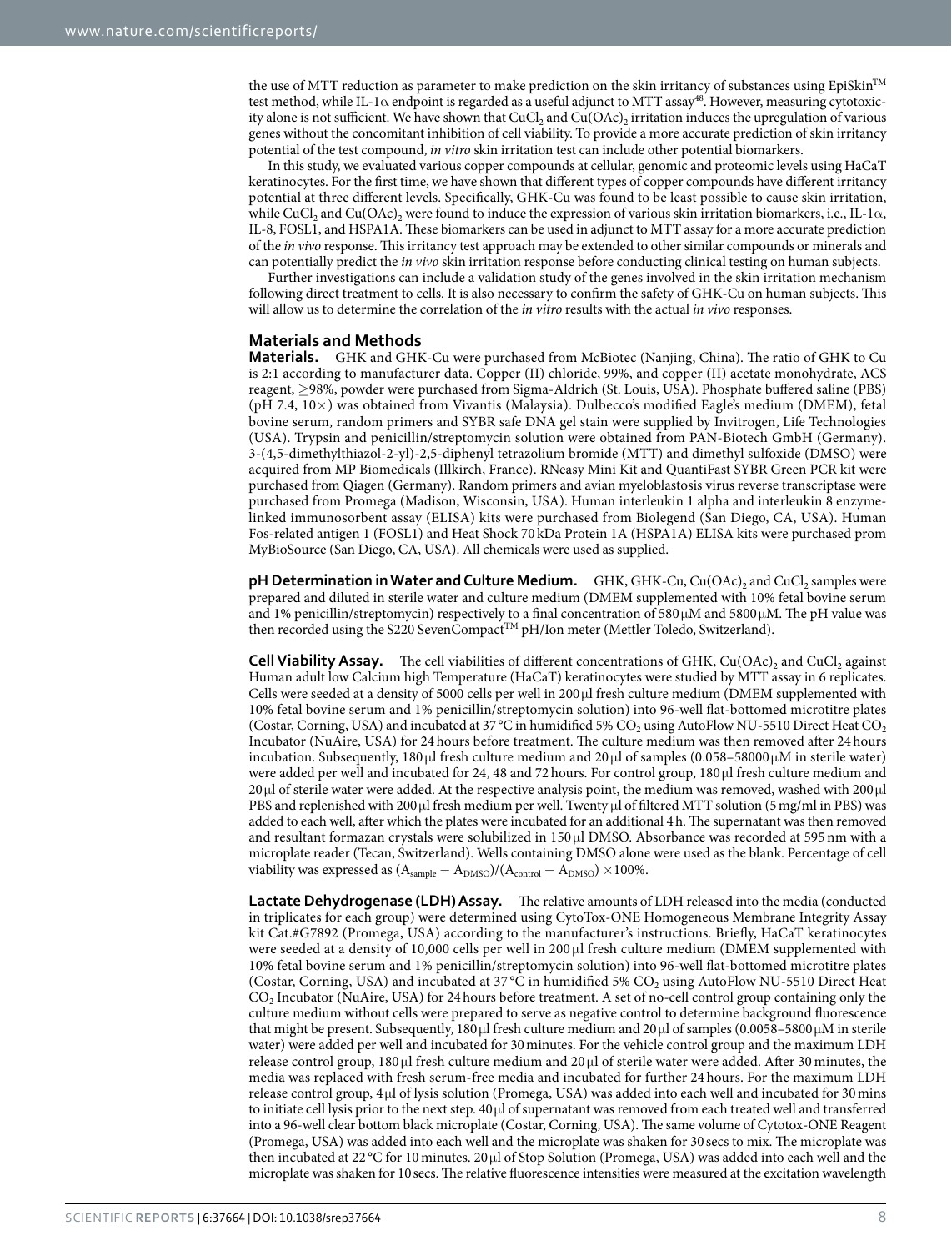<span id="page-8-0"></span>

| Gene symbol       | Gene name                    | <b>Accession Number</b> | Product length (bp) | Forward Primer (5' to 3') | Reverse Primer $(5'$ to $3')$ |
|-------------------|------------------------------|-------------------------|---------------------|---------------------------|-------------------------------|
| II.A              | Interleukin 1 alpha          | NM 000575               | 89                  | ggttgagtttaagccaatcca     | tgctgacctaggcttgatga          |
| FOSL <sub>1</sub> | FOS-like antigen 1           | NM 005438               | 75                  | aaccggaggaaggaactgac      | ctgcagcccagatttctcat          |
| HSPA1A            | Heat shock 70 kDa protein 1A | NM 005345               | 89                  | ggagtcctacgccttcaaca      | ccagcaccttcttcttgtcg          |
| BMP <sub>2</sub>  | Bone morphogentic protein 2  | NM 001206               | 189                 | ggtggaatgactggattg        | gcatcgagatagcactg             |
| CFI.1             | Cofilin 1                    | NM 005507               | 285                 | tcttctgcctgagtgaggac      | tgatccctgtcagcttcttc          |
| II.8              | Interleukin 8                | NM 000584               | 139                 | tctggcaaccctagtctgcta     | agtgcttccacatgtcctcac         |
| HSP27             | Heat shock protein 27        | AB020027                | 153                 | ctgcaaaatccgatgagactg     | caggtggttgctttgaacttt         |
| SOD <sub>1</sub>  | Superoxide dismutase 1       | NM 000454               | 166                 | tcaatttcgagcagaaggaaa     | ccaccgtgttttctggataga         |
| ACTB              | Actin, beta                  | NM 001101               | 283                 | tgacccagatcatgtttgag      | ttaatgtcacgcacgatttcc         |

#### **Table 1. DNA sequence of primer pairs used for quantitative real time PCR.**

( $\lambda_{Ex}$ ) of 560 nm and emission wavelength ( $\lambda_{Em}$ ) of 590 nm. The average fluorescence values of the culture medium background were subtracted from all experimental wells (samples and controls). The percent (%) cytotoxicity was determined using the following formula for each given experimental treatment: Cytotoxicity (%) =  $100 \times$ [(Experimental – Culture Medium Background)/(Maximum LDH Release – Culture Medium Background)].

*In Vitro* **Skin Irritation Test.** HaCaT keratinocytes were cultured in DMEM containing 10% fetal bovine serum and 1% penicillin/streptomycin and were maintained under 37°C with humidified 5% CO<sub>2</sub>. When the cells reached approximately 80% confluency, cells were harvested with trypsin and seeded at a density of  $2.9 \times 10^5$  cells per well in 2.5ml of culture medium into 6 well flat-bottomed plates (Costar, Corning, USA) and incubated for 24hr.

GHK, CuCl<sub>2</sub> and Cu(OAc)<sub>2</sub> were used at a final concentration of 58 $\mu$ M and 580 $\mu$ M. Sterile water was used as a control. All the chemicals were diluted with sterile water to appropriate concentrations just before the start of each experiment.

Then, 250 μl sample solution (580 and 5800  $\mu$ M in sterile water) and 2.25 ml of culture medium were added into each well in triplicates. For control group, 250μl sterile water and 2.25ml culture medium were added. Cells were subjected to treatment in incubator for 24hr. Following treatment, the culture medium was recovered and used for protein quantification using ELISA. The cells in the appropriately labelled wells were used subsequently for messenger ribonucleic acid (mRNA) extraction.

**mRNA Extraction.** mRNA were extracted from cells using the RNeasy Mini Kit in accordance with the manufacturer's instructions. The concentration of mRNA was determined using NanoDrop 1000 Spectrophotometer (Thermo Scientific, USA). Reverse transcription of total mRNA were performed at 1μg of total mRNA in 25μl final volume using random primers and avian myeloblastosis virus reverse transcriptase. The concentration of complementary deoxyribonucleic acid (cDNA) after reverse transcription were also determined using NanoDrop Spectrophotometer.

**Quantitative Real-Time Polymerase Chain Reaction (PCR).** Quantitative real-time PCR reaction was performed using Rotor-Gene Q real time PCR cycler (Qiagen, Germany). Primers (Integrated DNA technologies, Singapore) used for PCR reactions were listed in [Table 1](#page-8-0). Primers sequence for beta actin (ACTB), IL-1α, FOSL1, CFL1, BMP2 and HSPA1A were synthesized as previously described<sup>24,[25,](#page-9-35)[49](#page-10-5)</sup>. While primers sequence for IL8, HSP27 and SOD1 were designed using Primer3 [\(http://frodo.wi.mit.edu/\)](http://frodo.wi.mit.edu/) and Primer-BLAST [\(http://www.ncbi.nlm.nih.](http://www.ncbi.nlm.nih.gov/tools/primer-blast/) [gov/tools/primer-blast/\)](http://www.ncbi.nlm.nih.gov/tools/primer-blast/). Primer specificity was verified by running PCR for 40 cycles at 95°C for 10seconds and 60°C for 60 seconds, followed by gel electrophoresis on a 3% agarose gel stained with SYBR safe DNA gel stain.

A beta actin primer was also included as an internal loading control. Each reaction mixture was prepared using 10μl QuantiFast SYBR Green PCR master mix, 4 μl of cDNA template with 1 μM of each primer in a total reaction volume of 20 μl. The PCR was run for 40 cycles and the thermal cycling conditions were as follows: initial heat activation at 95 °C for 10minutes; denaturation for 10 seconds at 95 °C; combined primer annealing and extension for 60 seconds at 60 °C. The fluorescence signal was measured at the end of each extension step. After the amplification, a melting peak analysis with a temperature gradient from 72 °C to 95 °C was performed. Fluorescence emission readings were analyzed using Rotor-Gene Q software (Qiagen, Germany). The data were presented as the fold increase of the target gene expression, normalized to the housekeeping gene beta-actin, compared to unstimulated conditions.

**ELISA.** Following treatment, conditioned medium was recovered and used to determine concentration of IL-1 $\alpha$ , IL8, HSPA1A and FOSL1. The concentration of IL-1 $\alpha$  and IL8 were measured quantitatively using ELISA kits in accordance with the manufacturer's instructions. Absorbance was recorded at 450nm using a microplate reader (Tecan, Switzerland). The unknown analyte concentrations in the samples were determined using a standard curve. The concentration range of standard curve for IL-1 $\alpha$  is 3.9–250 pg/ml, for IL8 15.6–1000 pg/ml, for FOSL1 31.2 to 1000pg/ml and for HSPA1A 1.56–100ng/ml. Results were presented as pictogram or nanogram of mediator released per milliliter of conditioned medium.

**Statistical Analysis.** Results were expressed as mean  $\pm$  standard deviation of at least three independent experiments. Statistical analysis was performed by one-way analysis of variance (ANOVA) followed by Tukey's *post hoc* test using Minitab 16 and Student's t-test. The difference was considered to be statistically significant at *p*-value < 0.05.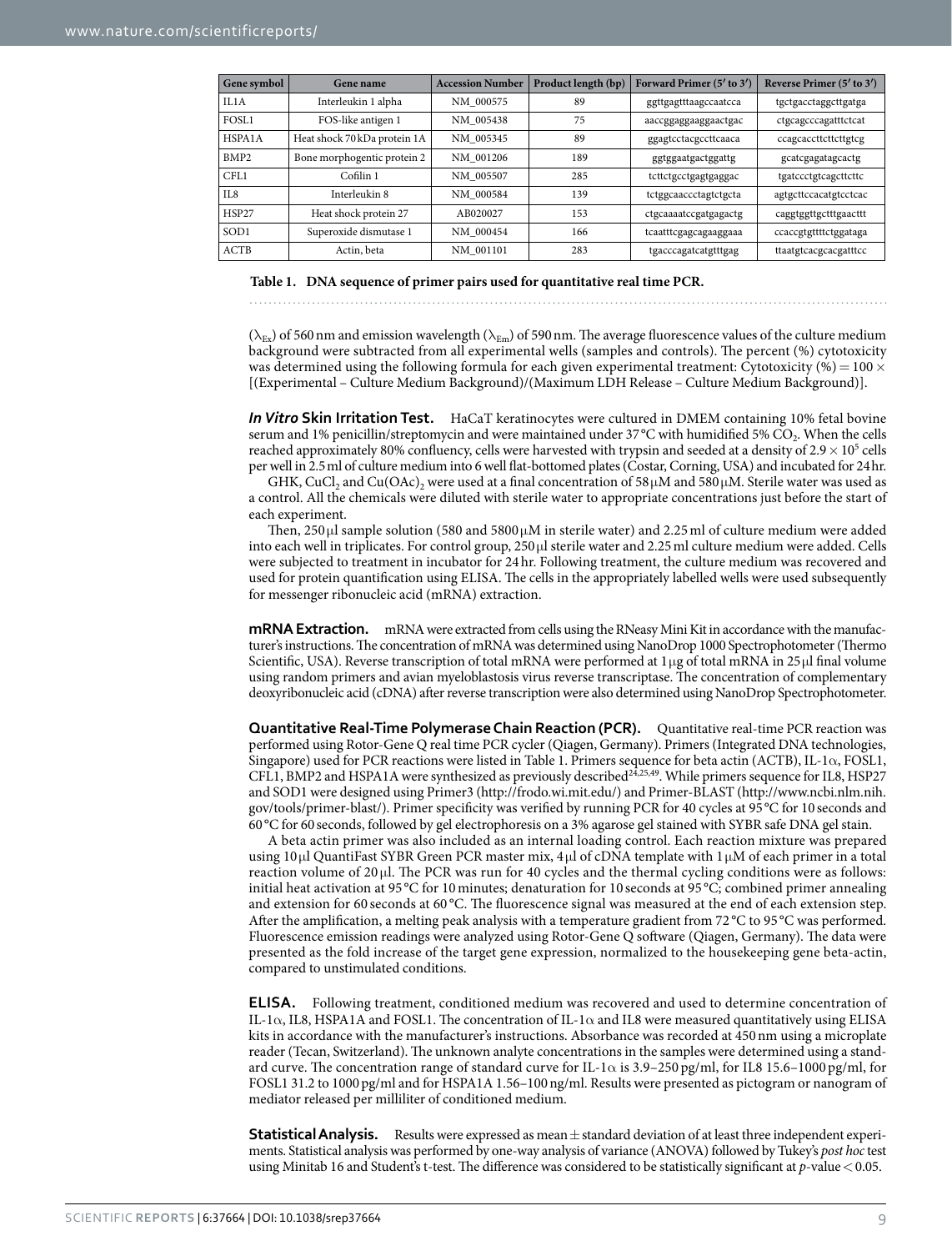#### **References**

- <span id="page-9-0"></span>1. Stanford, J. B. & Mikolajczyk, R. T. Mechanisms of action of intrauterine devices: update and estimation of postfertilization effects. *Am. J. Obstet. Gynecol.* **187,** 1699–1708 (2002).
- <span id="page-9-2"></span><span id="page-9-1"></span>2. Hostynek, J. J. Factors determining percutaneous metal absorption. *Food Chem. Toxicol.* **41,** 327–345 (2003).
- 3. Hostynek, J. J. & Maibach, H. I. Skin irritation potential of copper compounds. *Toxicol. Mech. Methods* **14,** 205–213 (2004).
- <span id="page-9-3"></span>4. Hostynek, J. J. In *Copper and the Skin Dermatology: Clinical & Basic Science* (eds Jurij J, Hostynek & Howard I, Maibach) Ch. 2, 7–19 (CRC Press, 2006).
- <span id="page-9-4"></span>5. Li, H. *et al.* Microneedle-mediated delivery of copper peptide through skin. *Pharm. Res.* **32,** 2678–2689 (2015).
- 6. Walker, W. R., Beveridge, S. J. & Whitehouse, M. W. Dermal copper drugs: the copper bracelet and cu(II) salicylate complexes. *Agents Actions Suppl*. **8,** 359–367 (1981).
- 7. Ma, Z. & Moulton, B. Supramolecular medicinal chemistry: mixed-ligand coordination complexes. *Mol. Pharm.* **4,** 373–385 (2007).
- 8. El Brahmi, N. *et al.* Original multivalent copper(II)-conjugated phosphorus dendrimers and corresponding mononuclear copper(II) complexes with antitumoral activities. *Mol. Pharm.* **10,** 1459–1464 (2013).
- 9. Kheirolomoom, A. *et al.* Copper−doxorubicin as a nanoparticle cargo retains efficacy with minimal toxicity. *Mol. Pharm.* **7,** 1948–1958 (2010).
- <span id="page-9-5"></span>10. Ramadan, S., Guo, L., Li, Y., Yan, B. & Lu, W. Hollow copper sulfide nanoparticle-mediated transdermal drug delivery. *Small* **8,** 3143–3150 (2012).
- <span id="page-9-6"></span>11. Li, H. *et al.* Novel engineered systems for oral, mucosal and transdermal drug delivery. *J. Drug Target*. **21,** 611–629 (2013).
- <span id="page-9-7"></span>12. Miller, T. R., Wagner, J. D., Baack, B. R. & Eisbach, K. J. Effects of topical copper tripeptide complex on CO2 laser-resurfaced skin. *Arch. Facial Plast. Surg.* **8,** 252–259 (2006).
- <span id="page-9-8"></span>13. Fishel, F. M. Pesticide toxicity profile: Copper-based pesticides Available at:<http://www.edis.ifas.ufl.edu/pdffiles/PI/PI10300.pdf>. (Accessed: 21st July 2015).
- <span id="page-9-9"></span>14. Fage, S. W., Faurschou, A. & Thyssen, J. P. Copper hypersensitivity. *Contact Dermatitis* **71,** 191–201 (2014).
- <span id="page-9-11"></span><span id="page-9-10"></span>15. Prausnitz, M. R. & Langer, R. Transdermal drug delivery. *Nat. Biotechnol.* **26,** 1261–1268 (2008).
- 16. EC *Opinion on the Murine Local Lymph Node Assay (LLNA) adopted by the SCCNFP during the 12th plenary meeting of 3 May 2000.* Available at: [http://ec.europa.eu/health/scientific\\_committees/consumer\\_safety/opinions/sccnfp\\_opinions\\_97\\_04/sccp\\_out114\\_](http://ec.europa.eu/health/scientific_committees/consumer_safety/opinions/sccnfp_opinions_97_04/sccp_out114_en.htm) [en.htm.](http://ec.europa.eu/health/scientific_committees/consumer_safety/opinions/sccnfp_opinions_97_04/sccp_out114_en.htm) (Accessed: 21st July 2015) (2000).
- <span id="page-9-12"></span>17. Anderson, S. E., Siegel, P. D. & Meade, B. J. The LLNA: A brief review of recent advances and limitations. *J. Allergy* **2011,** 424203 (2011).
- 18. Miles, A. *et al.* A new alternative method for testing skin irritation using a human skin model: A pilot study. *Toxicol. In Vitro* **28,** 240–247 (2014).
- 19. EC *Ban on animal testing European Commission*. Available at: [http://ec.europa.eu/growth/sectors/cosmetics/animal-testing/index\\_](http://ec.europa.eu/growth/sectors/cosmetics/animal-testing/index_en.htm) [en.htm.](http://ec.europa.eu/growth/sectors/cosmetics/animal-testing/index_en.htm) (Accessed: 21st July 2015) (2015).
- <span id="page-9-13"></span>20. Basketter, D., Darlenski, R. & Fluhr, J. W. Skin irritation and sensitization: mechanisms and new approaches for risk assessment. *Skin Pharmacol. Physiol.* **21,** 191–202 (2008).
- <span id="page-9-14"></span>21. van de Sandt, J. *et al.* The use of human keratinocytes and human skin models for predicting skin irritation. *Altern. Lab. Anim*. **27,** 723–743 (1999).
- <span id="page-9-15"></span>22. Brosin, A., Wolf, V., Mattheus, A. & Heise, H. Use of XTT-assay to assess the cytotoxicity of different surfactants and metal salts in human keratinocytes (HaCaT). A feasible method for *in vitro* testing of skin irritants. *Acta Derm.-Venereol*. **77,** 26–28 (1997).
- <span id="page-9-16"></span>23. Dhingra, N., Gulati, N. & Guttman-Yassky, E. Mechanisms of contact sensitization offer insights into the role of barrier defects vs. intrinsic immune abnormalities as drivers of atopic dermatitis. *J. Invest. Dermatol.* **133,** 2311–2314 (2013).
- <span id="page-9-17"></span>24. Niwa, M., Nagai, K., Oike, H. & Kobori, M. Evaluation of the skin irritation using a DNA microarray on a reconstructed human epidermal model. *Biol. Pharm. Bull.* **32,** 203–208 (2009).
- <span id="page-9-35"></span>25. Zhang, Q. *et al.* Identification of potential biomarkers for predicting acute dermal irritation by proteomic analysis. *J. Appl. Toxicol.* **31,** 762–772 (2011).
- 26. Borlon, C. *et al.* The usefulness of toxicogenomics for predicting acute skin irritation on *in vitro* reconstructed human epidermis. *Toxicology* **241,** 157–166 (2007).
- <span id="page-9-18"></span>27. Welss, T., Basketter, D. A. & Schroder, K. R. *In vitro* skin irritation: facts and future. State of the art review of mechanisms and models. *Toxicol. In Vitro* **18,** 231–243 (2004).
- <span id="page-9-19"></span>28. Chen, H. *et al.* HSP27 as a biomarker for predicting skin irritation in human skin and reconstructed organotypic skin model. *Toxicol. Lett.* **226,** 124–131 (2014).
- <span id="page-9-20"></span>29. Driscoll, M. S., Kwon, E. K., Skupsky, H., Kwon, S. Y. & Grant-Kels, J. M. Nutrition and the deleterious side effects of nutritional supplements. *Clin. Dermatol.* **28,** 371–379 (2010).
- <span id="page-9-21"></span>30. Hostynek, J. J., Dreher, F. & Maibach, H. I. Human skin penetration of a copper tripeptide *in vitro* as a function of skin layer. *Inflamm. Res.* **60,** 79–86 (2011).
- <span id="page-9-22"></span>31. Wilhelm, K. P., Bottjer, B. & Siegers, C. P. Quantitative assessment of primary skin irritants *in vitro* in a cytotoxicity model: comparison with *in vivo* human irritation tests. *Br. J. Dermatol.* **145,** 709–715 (2001).
- <span id="page-9-23"></span>32. Wilheilm, K. P., Samblebe, M. & Siegers, C. P. Quantitative *in vitro* assessment of N-alkyl sulphate-induced cytotoxicity in human keratinocytes (HaCaT). Comparison with *in vivo* human irritation tests. *Br. J. Dermatol*. **130,** 18–23 (1994).
- <span id="page-9-24"></span>33. Sanchez, L., Mitjans, M., Infante, M. R. & Vinardell, M. P. Potential irritation of lysine derivative surfactants by hemolysis and HaCaT cell viability. *Toxicol. Lett.* **161,** 53–60 (2006).
- <span id="page-9-25"></span>34. Seth, R., Yang, S., Choi, S., Sabean, M. & Roberts, E. A. *In vitro* assessment of copper-induced toxicity in the human hepatoma line, Hep G2. *Toxicol. In Vitro* **18,** 501–509 (2004).
- <span id="page-9-26"></span>35. Sanchez, L., Mitjans, M., Infante, M. R. & Vinardell, M. P. Determination of interleukin-1alpha in human NCTC 2544 keratinocyte cells as a predictor of skin irritation from lysine-based surfactants. *Toxicol. Lett.* **167,** 40–46 (2006).
- <span id="page-9-27"></span>36. Gröne, A. Keratinocytes and cytokines. *Vet. Immunol. Immunopathol.* **88,** 1–12 (2002).
- <span id="page-9-28"></span>37. Wright, H. L., Moots, R. J., Bucknall, R. C. & Edwards, S. W. Neutrophil function in inflammation and inflammatory diseases. *Rheumatology* (*Oxford*) **49,** 1618–1631 (2010).
- <span id="page-9-29"></span>38. Mohamadzadeh, M. *et al.* Enhanced expression of IL-8 in normal human keratinocytes and human keratinocyte cell line HaCaT *in vitro* after stimulation with contact sensitizers., tolerogens and irritants. *Exp. Dermatol.* **3,** 298–303 (1994).
- <span id="page-9-30"></span>39. Coquette, A., Berna, N., Vandenbosch, A., Rosdy, M. & Poumay, Y. Differential expression and release of cytokines by an *in vitro* reconstructed human epidermis following exposure to skin irritant and sensitizing chemicals. *Toxicol. In Vitro* **13,** 867–877 (1999).
- <span id="page-9-31"></span>40. Coquette, A. *et al.* Analysis of interleukin-1α (IL-1α) and interleukin-8 (IL-8) expression and release in *in vitro* reconstructed human epidermis for the prediction of *in vivo* skin irritation and/or sensitization. *Toxicol. In Vitro* **17,** 311–321 (2003).
- <span id="page-9-32"></span>41. Verde, P., Casalino, L., Talotta, F., Yaniv, M. & Weitzman, J. B. Deciphering AP-1 function in tumorigenesis: fra-ternizing on target promoters. *Cell Cycle* **6,** 2633–2639 (2007).
- <span id="page-9-33"></span>42. Evellin, S. *et al.* FOSL1 controls the assembly of endothelial cells into capillary tubes by direct repression of alphav and beta3 integrin transcription. *Mol. Cell. Biol.* **33,** 1198–1209 (2013).
- <span id="page-9-34"></span>43. Scieglinska, D., Piglowski, W., Chekan, M., Mazurek, A. & Krawczyk, Z. Differential expression of HSPA1 and HSPA2 proteins in human tissues; tissue microarray-based immunohistochemical study. *Histochem. Cell Biol*. **135,** 337–350 (2011).